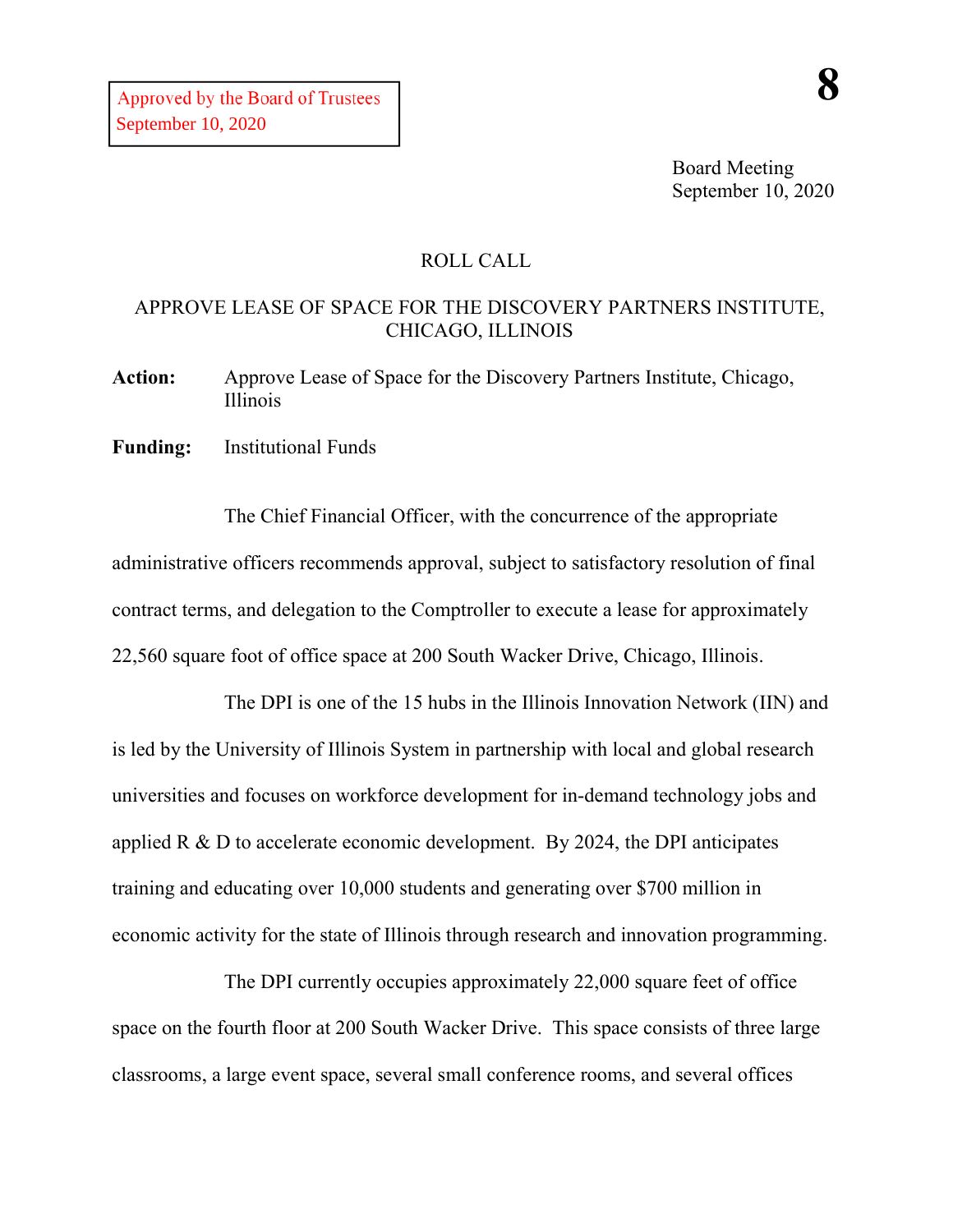which house the current DPI staff. The fourth floor is currently at capacity for space. Going forward, DPI will need additional office and meeting space to accommodate its expanding programming and staff. The additional office space will also help to properly deal with social distancing for students and staff.

In addition to its own staffing and programming needs, the DPI is inviting several groups from around the University of Illinois System to establish a presence in the DPI. Thus, groups from Illinois Ventures, NCSA, the College of Engineering, and other units are in discussions to lease space and join the DPI. There are also companies and organizations that have expressed interest in leasing space in the DPI. These include iWerks, AbbVie, and Discover Financial Services. DPI is currently forming science teams, each of which may take space in the DPI offices. The DPI is also building a Ventures Unit that will lease space to start-up companies originating from the University of Illinois System universities and the DPI partner universities.

Ultimately, the DPI will occupy a proposed 500,000 square foot facility in the South Loop anticipated to be completed in 2025, but the DPI's space needs will continue to grow in the meantime and this is a step towards meeting those needs.

The proposed lease space is more than \$100,000 per year in cost and required issuance of a Request for Information (RFI) pursuant to the Illinois Procurement Code. There were five respondents in total and the successful respondent was John Hancock Life Insurance Company, (U.S.A.) with a floor plate, lease terms, location, and submission that met the RFI request. While it was not the lowest cost option, the committee believes the significant benefits and value of expanding the University's

2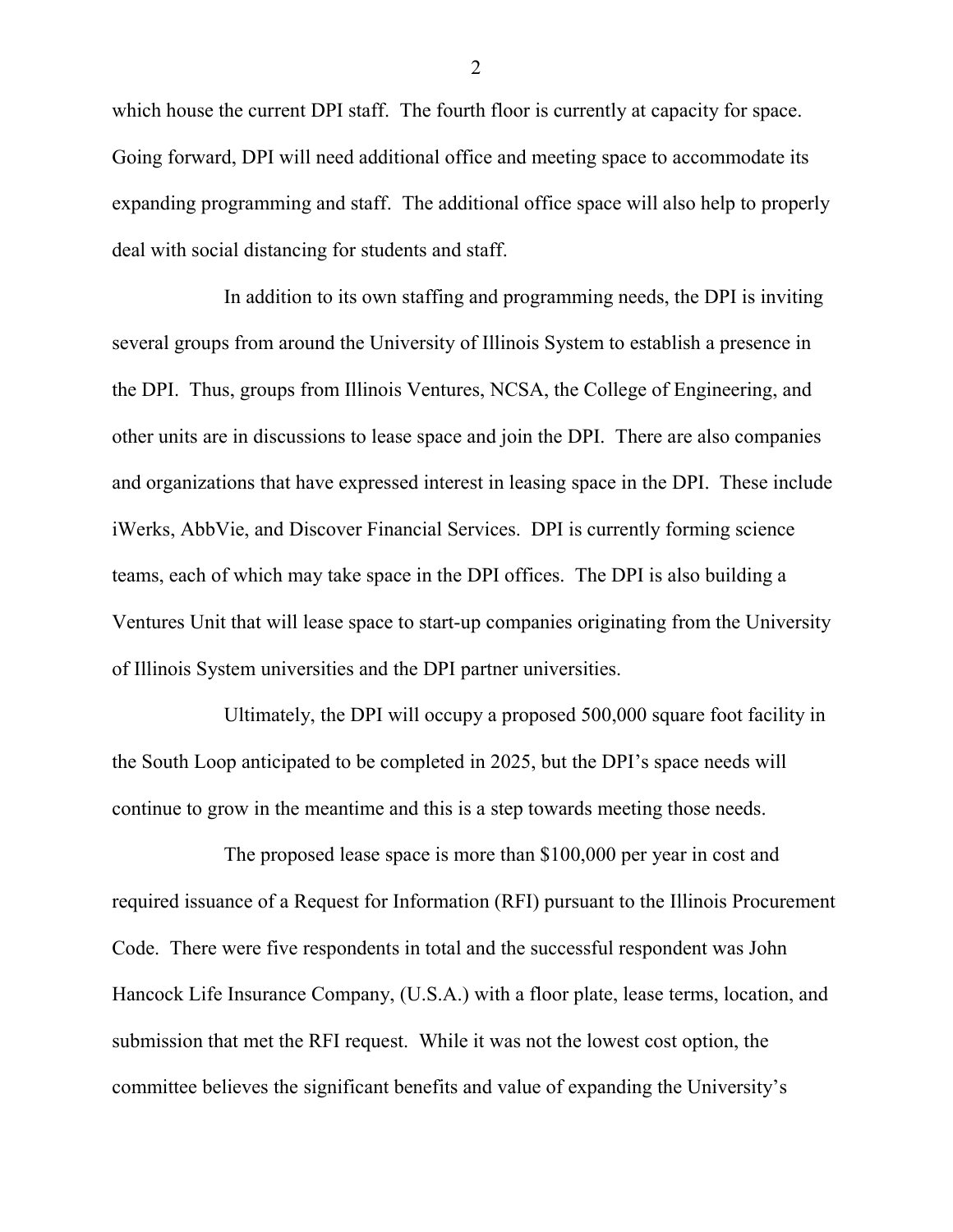presence at the selected site outweigh the additional costs. Expanding at the existing site will allow the DPI to build upon and synergize with its existing presence on the fourth floor. Locating all DPI activities at one location will maximize operational efficiencies and continuity of programming, foster collaborations, as well as build upon and support brand awareness for the University of Illinois and the DPI.

The term of the proposed lease is five years commencing February 1, 2021, with a one-year renewal option followed by a three-year renewal option. The lease includes a fixed right to take an additional 6,000 square foot of space within the first 12 months of the lease to accommodate further growth, if needed. The landlord is John Hancock Life Insurance Company (U.S.A.).

The proposed lease includes a \$1,240,800 landlord allowance towards tenant improvements and five months of rent abatement valued at \$440,860. Up to 50 percent of unused tenant improvement allowance may be applied towards further rent abatement. The annual base rent is \$26.50 per square foot with 2.5 percent annual escalations. The lease rental rate is triple net which is market standard within the Chicago Business District. The first-year additional rents for full pass-through of the University's share of operating expenses, insurance and taxes combined are currently \$20.40 per square foot. Operating expense increases will be capped at five percent annually. The first year's base plus additional rent after factoring in five months of base rent abatement is \$617,204. The University will be responsible for its own electrical, janitorial, telephone, and internet costs.

3